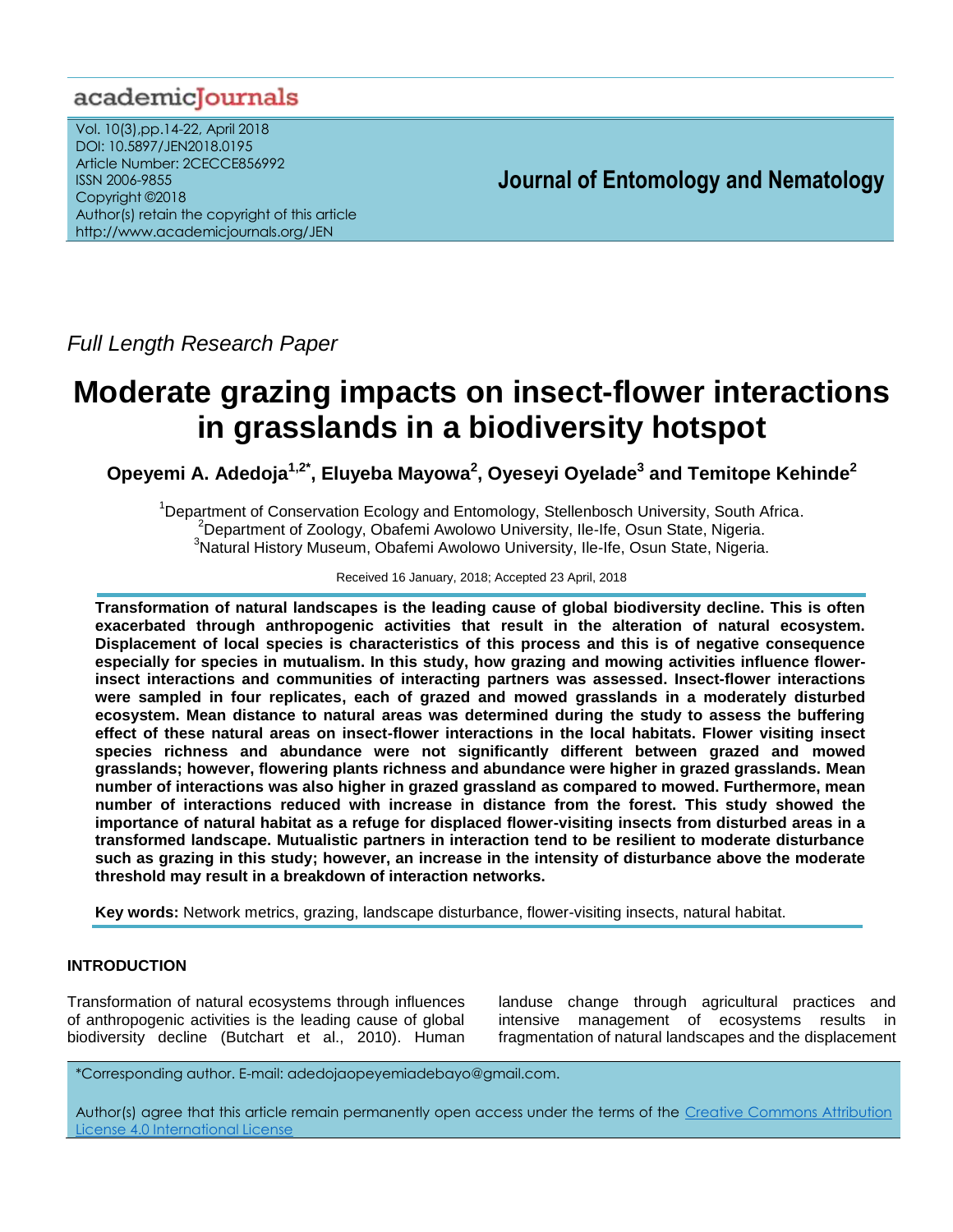of important species (Winfree et al., 2009).

Some of these species are highly threatened and the conversion of their natural habitat can otherwise result in the complete loss or local extinction of the species (Kuldna et al., 2009). The dependence of some species on other available resources in the ecosystem can aid the loss of these species due to loss in interacting partners (Tylianakis et al., 2010). This is evident in insect-flower interactions where mutual benefits are derived from interacting partners in a food web (Memmott et al., 2004). Flower-visiting insects influence ecosystems indirectly by aiding the success of plant communities which are essential components of natural ecosystems (Losapio et al., 2016). Plant communities however can be modified directly through livestock grazing. This enhances removal of food resources and suitable habitats for flower-visiting insects. This process causes a disruption in the interaction networks through the removal of flora resources which are essential for the flower-visiting insects during grazing (Sjodin et al., 2008). Other anthropogenic activities such as mowing and trampling have been shown to impact on flower-visiting insects and their interaction networks in grasslands (Adedoja and Kehinde, 2017). These anthropogenic stressors may result in the removal of nesting sites of flower-visiting insects especially bees and a high mortality of these insects may be recorded through this process (Diekotter et al., 2007).

Grazing activities is not in totality negative especially to the flower-visiting insects' community. In a study by Gobbi et al., (2015), grazing did not change the community structure and functional traits of carabid beetles on the European alps; however, a higher disturbance from mowing negatively influenced the species assemblages of these beetles. The effect is dependent on the intensity of grazing (Wallis et al., 2007), the target insect taxonomic groups and the requirements of such insect groups (Sjodin et al., 2008). Grazing at low intensities may create nest sites and suitable habitats for some groups of flower-visiting insects such as the ground-nesting bees (Vulliamy et al., 2006). Furthermore, the trampling of the soil might create more cavities for the ground nesting flower-visiting insects which is important for their persistence in the ecosystem (Vulliamy et al., 2006; Murray et al., 2012). Also, some groups of flowervisiting insects thrive better in moderately disturbed ecosystems (Michener, 2007). There is a great potential for species to persist better at intermediate level of stress in an ecosystem; however, there is likely to be a decline once this intermediate stress level has been exceeded (Svensson and Calsbeek, 2012). This is also applicable in livestock grazing effect on plant and insect communities in a landscape. The degree of grazing will determine the rate of loss of flowering plants as well as important flower-visiting insect species (Sjodin et al., 2008).

Distinctive responses of different species of plants and

flower-visiting insects to grazing have been observed in previous studies. This may be linked to the specific requirement of different species of plants and flowervisiting insects in interaction (Goulson, 2003). Hegland et al. (2010) recorded a decline in the population of a shrub with increase in grazing intensity. While, the effects of grazing on plant and flower-visiting insect communities have been well studied, it is essential to understand how this influences insect-flower interaction network properties. Here, differences in the topology of insectflower interaction networks in grazed and mowed grasslands in a tropical biodiversity hotspot were investigated. This will provide timely information that will be beneficial for the conservation of this ecologically important interaction.

# **MATERIALS AND METHODS**

The study was carried out in Ile-Ife which is located between latitudes 6°57'05<sup>"</sup>N and 7°35<sup>'</sup>19<sup>"</sup>N and longitudes 004°20<sup>'</sup>41<sup>"</sup>E to 004°46' 21"E, Osun State, Nigeria (Figure 1). Ile Ife (south-western Nigeria) is located in the rainforest region of Nigeria situated within the West African Forest biodiversity hotspot. The weather of the area is characterized by wet and dry seasons which last from March to October and November to February, respectively. The study area is constantly influenced by human activities with various degrees of local scale habitat disturbances and landscape fragmentation that isolate grasslands from secondary forests. Local scale disturbance in grasslands are either from regular mowing of these sites especially in grasslands located close to urban areas or cattle grazing in grasslands found within suburban areas.

The study involved sampling of insect-flower interactions in two grassland types: grazed and mowed. The former type was represented by four replicates located within suburban areas. These study sites had the following flowering plants; *Tridax procumbents* L.*, Sida acuta* Burm. F*, Corchorus* sp. L.*, Mimosa pudica* L.*, Talinum triangularea* (Jacq)*, Aspilia africana* (Pers) C.D. Adams*, Indigofera*sp. L.*, Chromolaena odorata* (L.)*, Stachytarpheta cayennensis* (Rich.) Vahl*, Ageratum conyzoides* L*., Ipomoea* sp. L. and *Vernonia cinerea* Schreb. Some of the trees sparsely distributed in these study sites are *Elaeis guinensis* Jacq.*, Bambusa vulgaris* Schrad.*, Gliricidia sepium* (Jacq.) Kunth*, Newbouldia laevis* (P. Beauv.) Seem. ex Bureau, etc. These sites were grazed by cattle with a range of 15-20 cattle on each study site (average of 3 cattle per hectare for each study site); thus, resulting in minimal disturbance in the grazed sites with presence of patches of undisturbed strips of flowering plants. The latter type was represented by four replicates of mowed grasslands located within urban areas. The sites were constantly perturbed by mowing activities most especially when the grasses and flowering plants were over grown. The study sites had the following flowering plant species: *T. procumbens, Commelina congesta, Synedrella nodiflora, S. acuta, T. triangularea* and *V. cinereae*.

## **Disturbance at the landscape scale**

Apart from local scale disturbances on the different sites, effect of disturbance at the landscape scale was also considered. The index of disturbance used was distance of each study site to the nearest secondary forest habitat and this was done according to Kruess (2003). These studies showed that distance of site to the nearest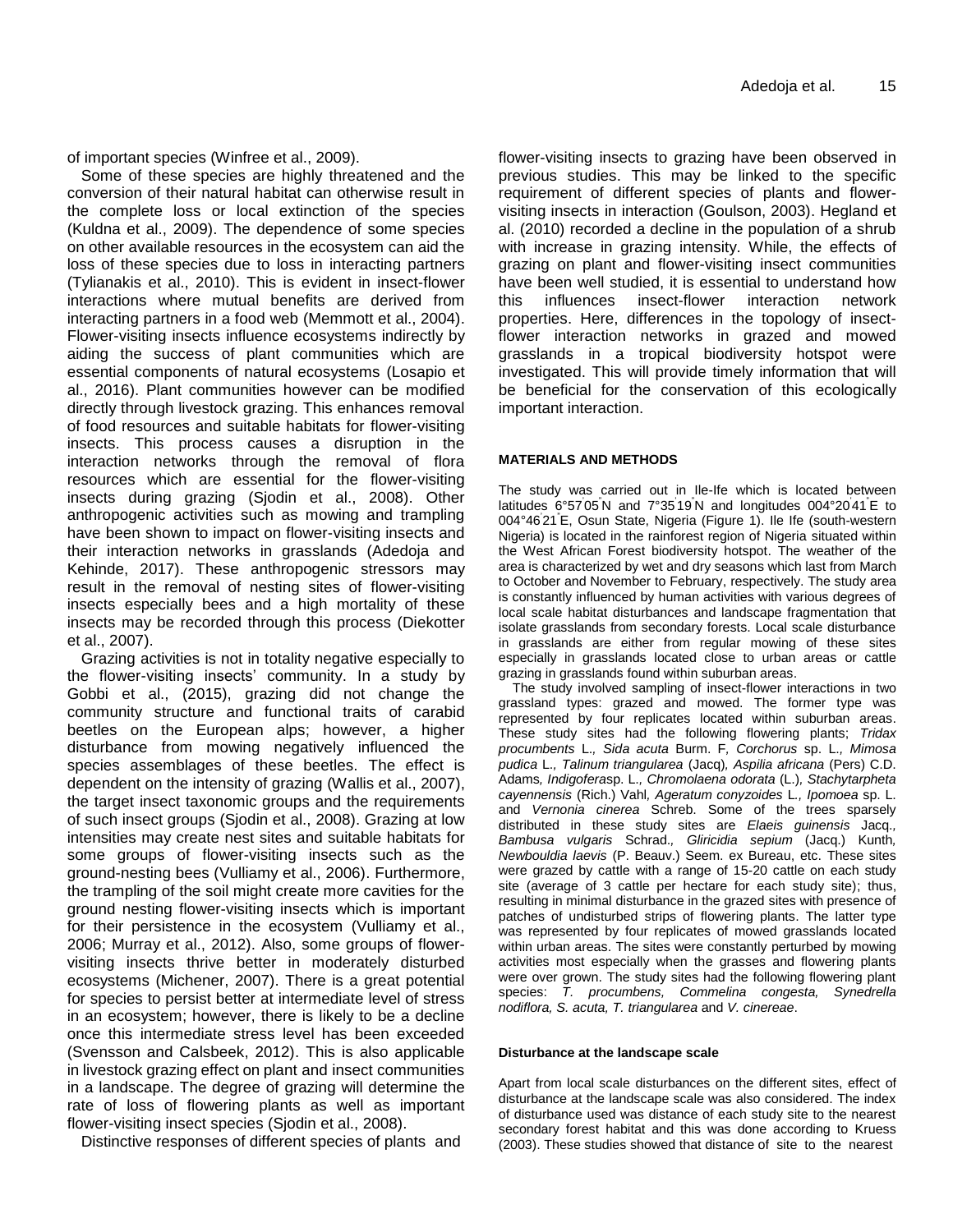

**Figure 1.** Study sites and land use types in Ile-Ife.

forest or natural habitat is an indication of degree of fragmentation or habitat loss at the landscape level which may have impact on the species richness and abundance of flower-visiting insects on each site. Distance of the site to forest was measured using Geographic Information System (ArcGIS 10.3).

#### **Sampling of insects-flower interactions**

Insect-flower interactions were sampled on all the study sites for a period of eight months between July 2016 and February 2017 covering both rainy and dry seasons. Sampling of insects was conducted on days with most favorable weather condition, that is, days without rainfall and with little or no cloud cover. Sampling was carried out between 09:00 – 14:00 h on each sampling day. Sampling was carried out on a monthly basis on each study site following the method described by Cane et al. (2000) and Rousltonet al. (2007). Insects visiting the floral part of flowering plants along transects were observed, collected with sweep net and recorded. Insects were sorted based on morphological features with the aid of a hand lens and dissecting microscope (Model - Zeiss Steimi, 2000) and were later grouped into different taxa. Identification of insects was done using various identification keys such as Michener Taxonomic Key (Michener, 2007) for bee, Butterfly of West Africa (Larsen, 2005) and Common Butterflies of IITA (Safian and Warren, 2015) for Butterflies and insects that could not be identified with the available keys were identified at Museum of Natural History, Obafemi Awolowo University, Ile-Ife and Biosystematics Division of Plant Protection Research Institute, ARC, Pretoria, South Africa. Identification was done to species level and where not possible to family and genus levels. The flowering plants visited by the insects were also collected by cutting the flowering part of the plant for later identification at Ife Herbarium, Ile-Ife.

#### **Statistical analysis**

Illustrative bipartite network was constructed using the bipartite package in R for each study site. Interaction network matrices which include network nestedness, specialisation, connectance, Interaction Strength Asymmetry (ISA) were computed. Network nestedness explains the probability of specialised species in a network to interact with species that are in interactions with most generalised species. This explains overlap in the network based on frequency of interaction observed where more nested networks are more resilience to anthropogenic disturbance (Tylianakis et al., 2010). Network connectance on the other hand is the proportion of realized interactions out of all possible interactions in a network (Bluthgen et al., 2008). This is also a measure of network specialisation which estimates the selection and constancy of interaction between partners in a network by calculating the deviation of observed interaction from the expected null frequencies of interactions (Bluthgen et al., 2006). This value ranges from 0 (generalized network) to 1 (perfect specialized network). Interaction strength asymmetry (ISA), as the strength and degree of interaction between partners is not usually the same in a network, it means that the effect of an interaction made by an insect to a flowering plant is not the same as the effect of interaction that the plant has with the insect (Vasquez et al., 2007).

Species level analysis was also performed for the specialisation of flower-visiting insect species. Generalized linear model (Glm) with a specification of Poisson error distribution was used to compare the network indices among grassland types. Distance to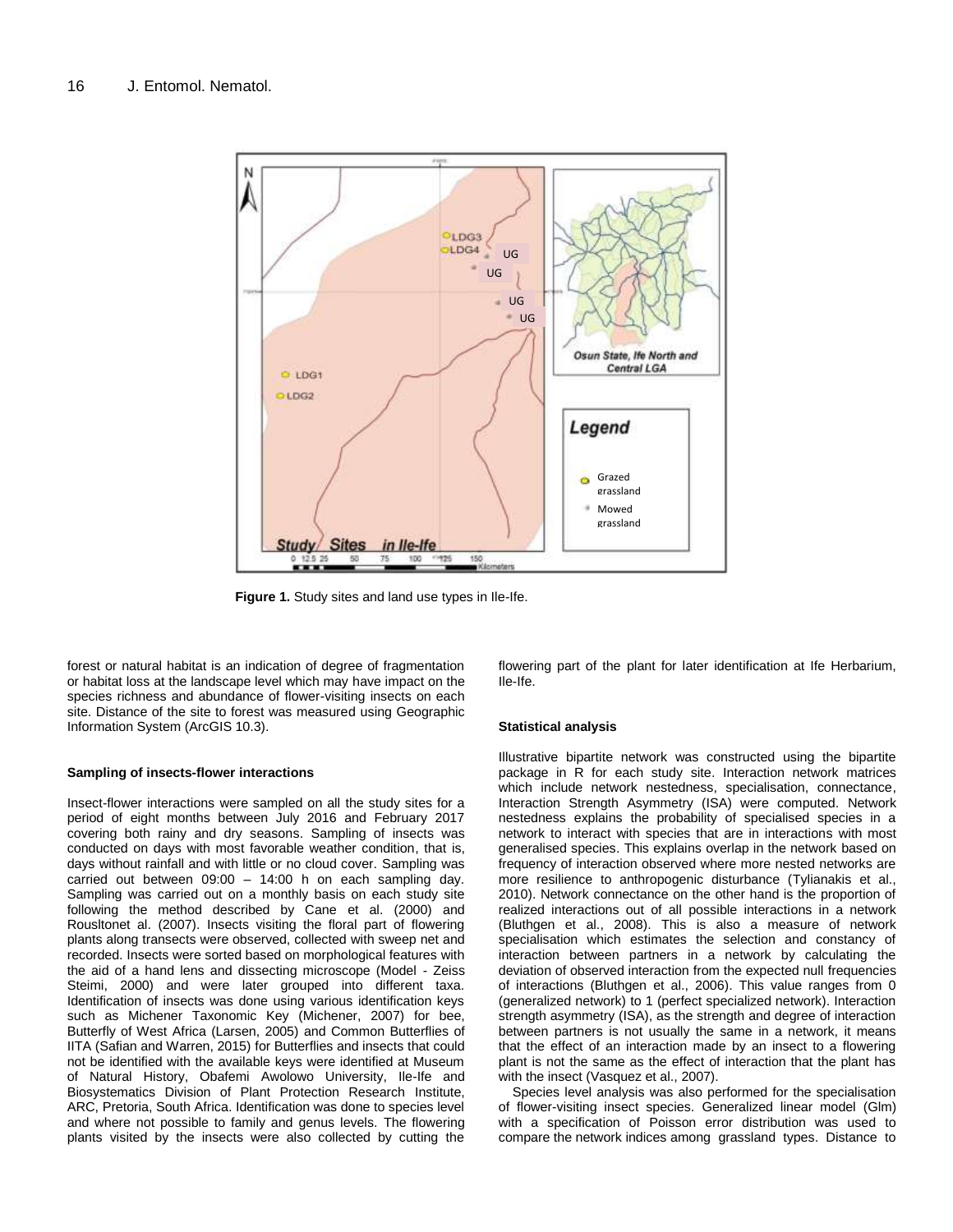| <b>Flowering plant species</b> | <b>Insect species</b>  |
|--------------------------------|------------------------|
| Ageratum conyzoides            | Amegilla kaimosica     |
| Aspilia africana               | Apis mellifera         |
| Chromolaena odorata            | Chrysomya sp           |
| Ipomoea sp                     | Coleoptera sp1         |
| Sida acuta                     | Danaus chrysippus      |
| Stachytapheta cayenensis       | Gastrodes grossipes    |
| Synedrella nodiflora           | Hymenoptera sp1        |
| Talinum triangularea           | Hypoderma lineatum     |
| Tridax procumbens              | Lasioglossum sp.1      |
| Vernonia cinerea               | Acraea eponia          |
|                                | Junonia oenone         |
|                                | Acraea Iycoa           |
|                                | Acraea sp2             |
|                                | Leptidea sinapsis      |
|                                | Limnichus australis    |
|                                | <i>Megachile</i> sp.   |
|                                | <i>Megachilidae</i> sp |
|                                | Mutillidae sp          |
|                                | Papilio anchisiades    |
|                                | Pieris napi            |
|                                | Pompolidae sp          |
|                                | Rhagioscolo paceus     |
|                                | Saperda populnea       |
|                                | Sarcophaga argyrostoma |
|                                | Sphecidae sp2          |
|                                | Sphecidae sp4          |
|                                | Sphecidae sp5          |
|                                | Tetralonia penicillata |
|                                | Xylocopa sp1           |
|                                | Xylotrupes gideon      |

**Table 1.** List of insects and flowering plants sampled in the interaction network

the forest data was log transformed to fit normal distribution and the effect of this on interaction frequency was computed using linear regression. All analyses were performed with R (version 3.4.1, R Development Core Team, 2017).

# **RESULTS**

Ten flowering plant species were observed to be in interaction with 30 insect species (Table 1). The insectflower interactions were made up of a total 289 interactions and 104 links in all the study sites. One insect-flower interaction network plot was computed for each study site sampled (Figures 6 and 7). The abundance of flower-visiting insects recorded in the study were not significantly different between the grassland types (z =0.179, *P*>0.05). Similarly, the species richness of flower visitors did not differ significantly between grassland types (z=0.298, *P*>0.05). Conversely, flowering plant species richness differ significantly between the grassland types (z= 4.687, *P*<0.05, Figure 2). Mean species richness of flowering plants was higher in grazed as compared to mowed grasslands.

Mean number of interactions was significantly different between the grassland types (z = 3.748, *P*< 0.05). Higher mean number of interactions was observed in grazed as compared to mowed grasslands (Figure 3). Furthermore, mean number of interactions decreased with increasing distance from the forest (R= -0.61, *P*= 0.02, Figure 4). Network nestedness was significantly different between grassland types (z=2.295, *P*<0.05). Nestedness was higher in networks in the grazed as compared to the mowed grasslands (Figure 5). Species specialisation was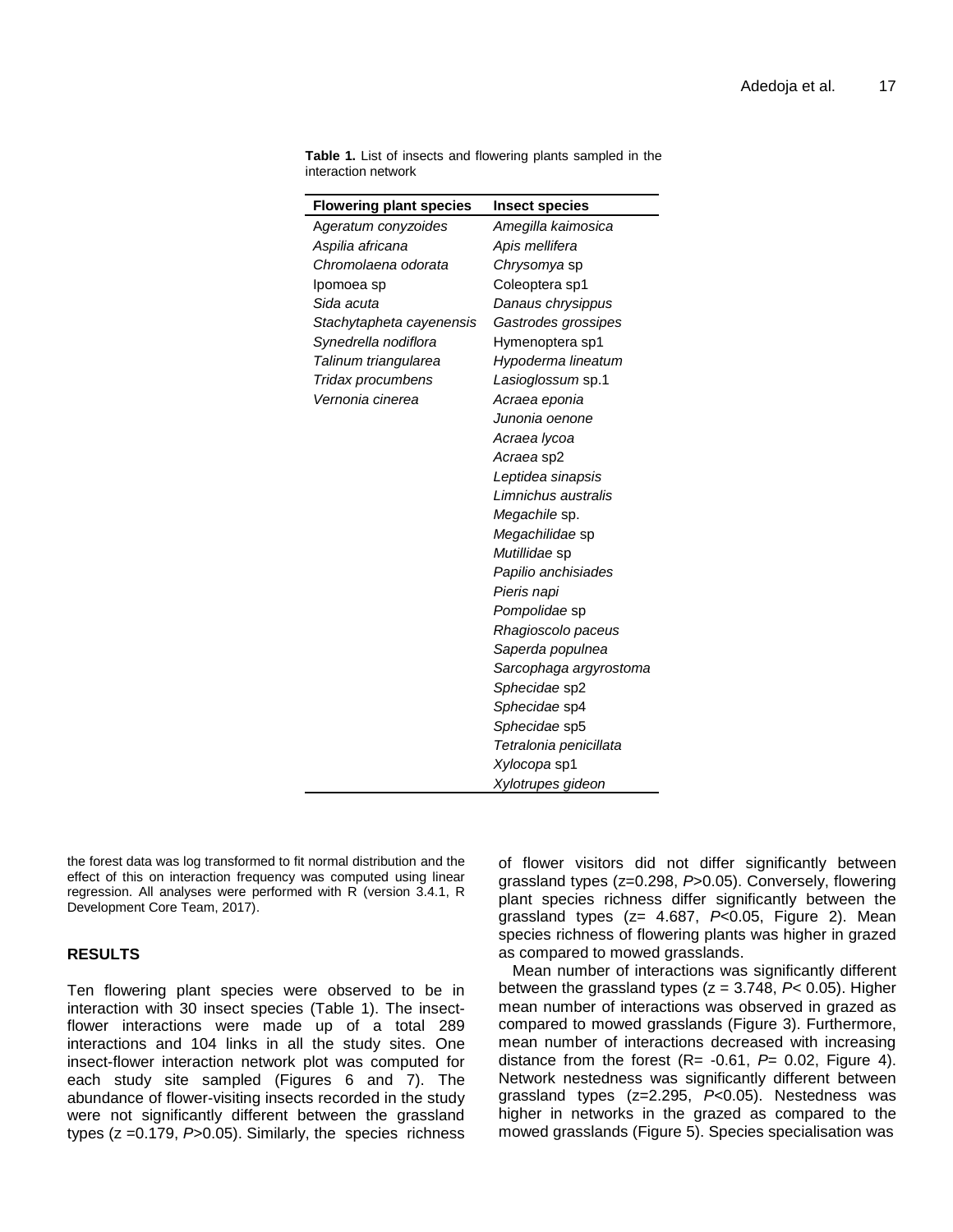

**Figure 2.** Mean (±SE) flowering plant species richness in the two grassland types.



**Figure 3.** Mean (±SE) number of interactions in the two grassland types.

not significantly different among flower-visiting insect taxonomic groups. In addition, species specialisation did not differ significantly between grassland types. Other network indices which include connectance (z=-0.275, *P*>0.05), Interaction Strength Asymmetry (z=-0.014, *P*> 0.05), generalization (z= -0.377, *P*>0.05) and network specialisation (z=-0.006, *P*>0.05) were not significantly different between grassland types.

# **DISCUSSION**

This study showed no significant difference in the abundance and species richness of flower-visiting insects

between grazed and mowed grasslands, notwithstanding species richness of flowering plants differ significantly between grassland types. Response of flower-visiting insects to environmental stress varies between ecosystems based on the form and magnitude of disturbance (Winfree et al., 2009). The presence of alternative source of floral requirements such as natural undisturbed areas may ensure the persistence of flowervisiting insects in disturbed landscapes (Freitas et al., 2014). Although, the level of stress imposed on the habitat from grazing and mowing activities did not significantly influence abundance and species richness of flower-visiting insects, plant communities are more sensitive to these disturbances that often results in their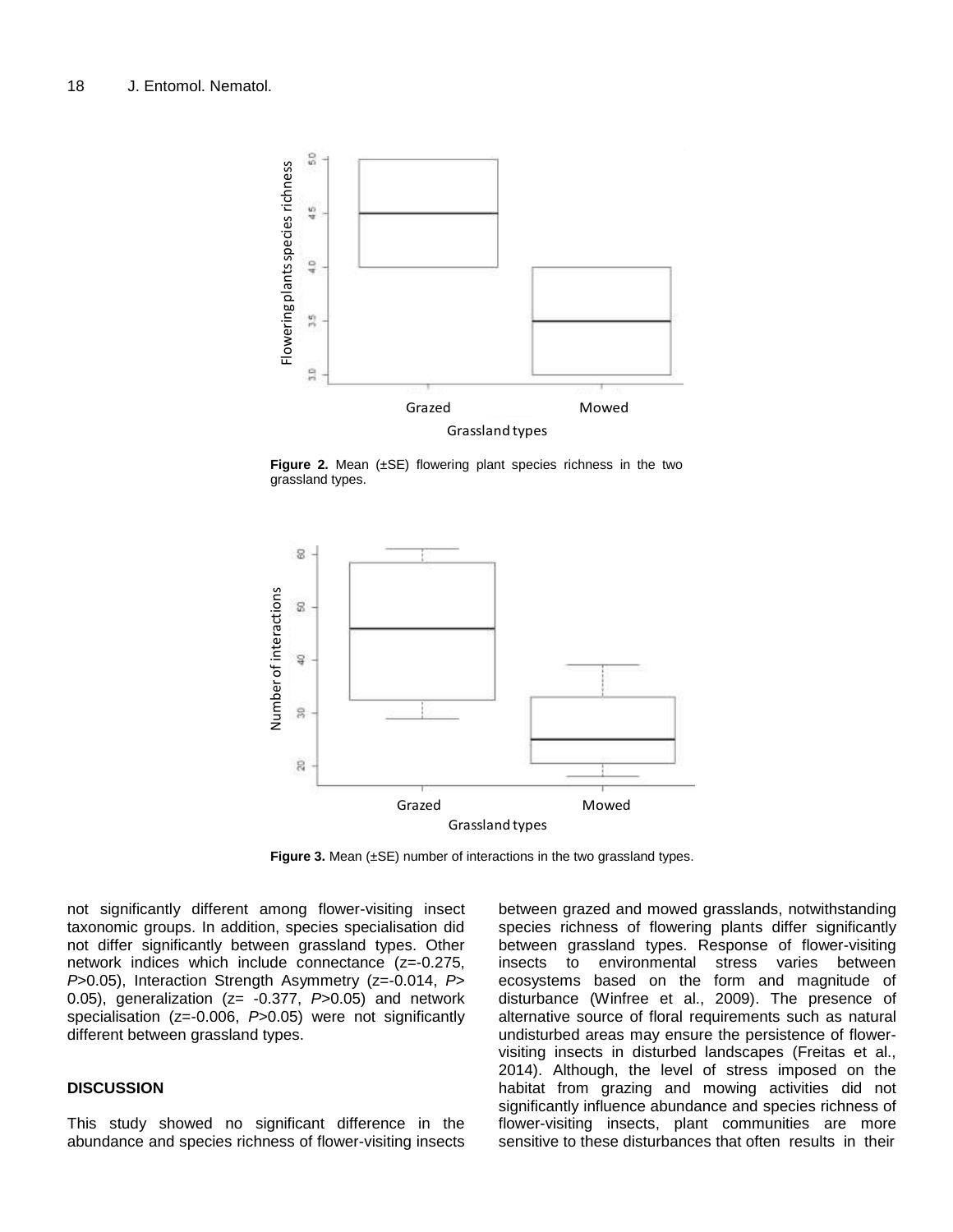

**Figure 4.** Variation in mean (±SE) number of interactions with distance of site to forest.



**Figure 5.** Mean (±SE) network nestedness in the two grassland types.

displacement. Lower species richness of flowering plant species recorded in the mowed grasslands may imply that intensity of other anthropogenic disturbances such as mowing is more directly linked to the removal of flowering plants as compared to grazing. This is consistent with previous studies (Pykala, 2004; Vanbergen et al., 2006; Vanbergen et al., 2014), where higher species richness of flowering plants was recorded in grazed habitats.

Furthermore, this study showed that mean number of interactions declined with increasing distance from forest. This is in sync with reports that have outlined the importance of forest for the conservation of flower-visiting insects and their interactions with flowering plants. Forest ecosystems may serve as refuge or reservoir habitats for flower-visitors and consequently promote insect-flower interactions in neighbouring habitats closest to forests (Kehinde and Samways, 2014). Hence, in addition to ensuring wildlife friendly practices for the conservation of insect-flower interactions on a local scale, remnant forest habitats are important landscape features that may positively support conservation of these ecologically important interactions on a landscape scale (Ockinger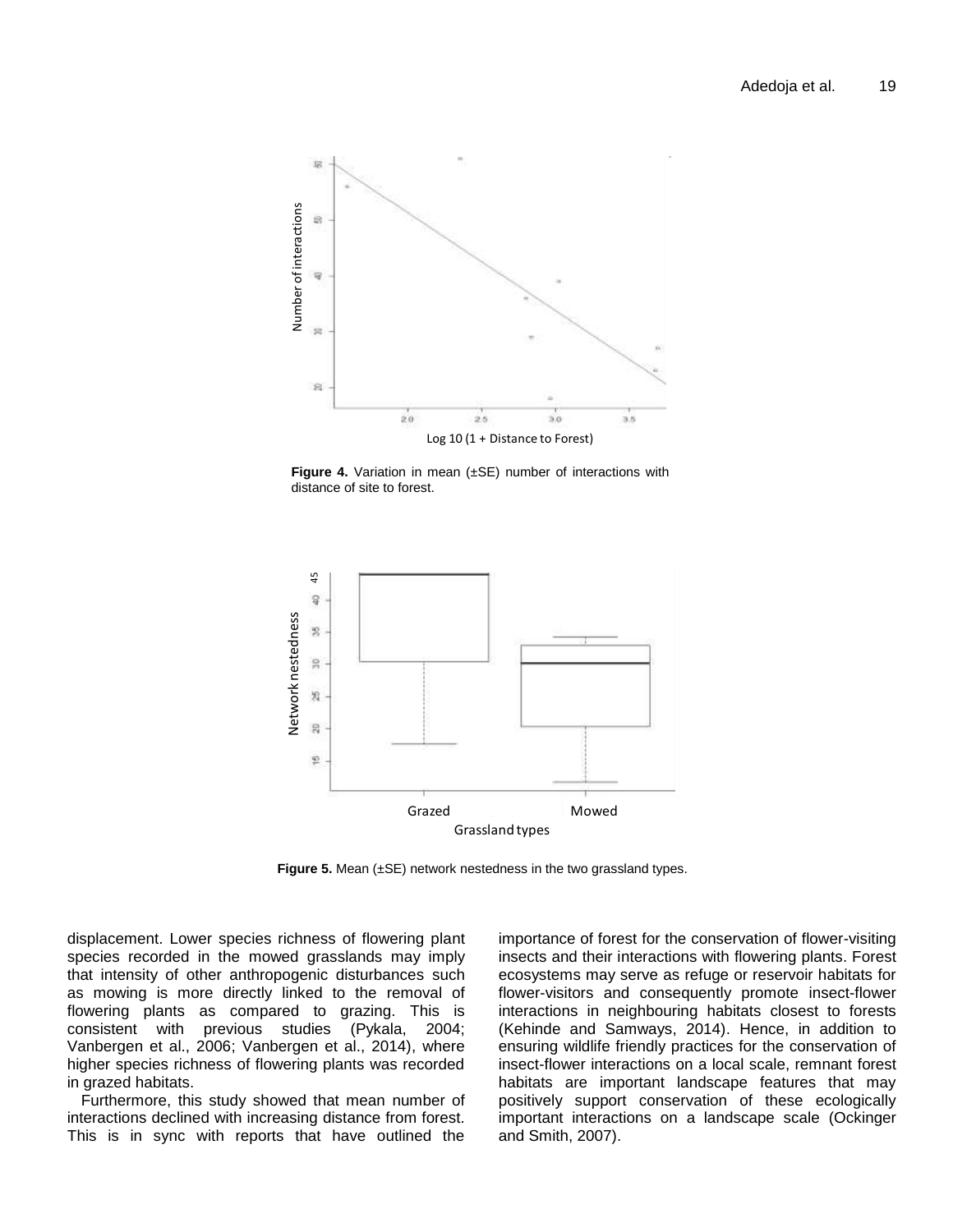

**Figure 6.** Plant-pollinator interaction bipartite network plot of one of the grazed sites. The top levels are the insect species which visit plant species at the bottom level. The arrows between the two levels represent the interactions between the two levels. The width of the upper and lower rectangles indicates the abundance of insects and plants involved in visitations, respectively.



**Figure 7.** Plant-pollinator interaction bipartite network plot of one of the mowed sites. The top levels are the insect species which visit plant species at the bottom level. The arrows between the two levels represent the interactions between the two levels. The width of the upper and lower rectangles indicates the abundance of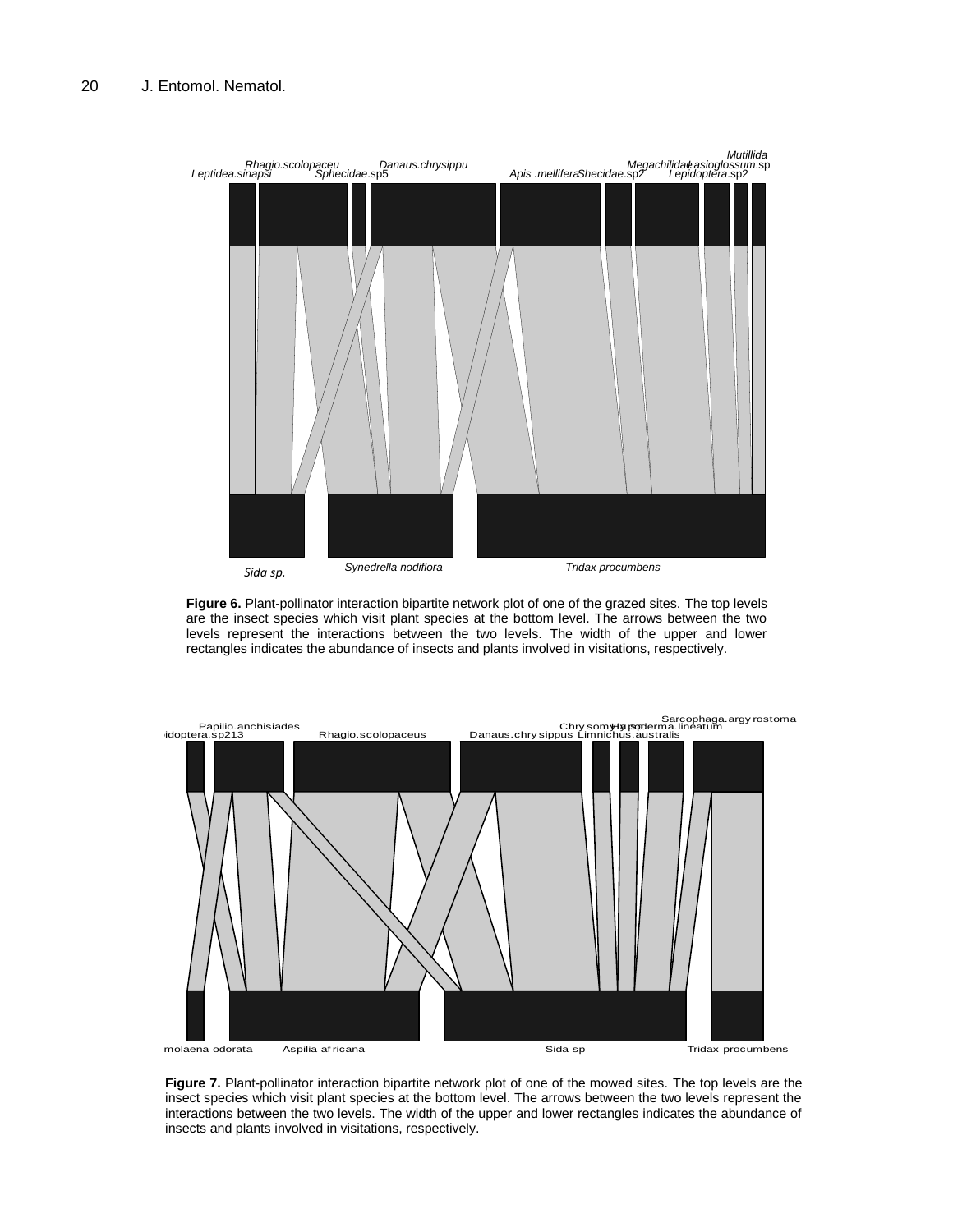In this study, several quantitative network indices accessed were not significantly different between the two grassland types. Network specialisation, linkage density, vulnerability of networks and most other indices are dependent on network size, that is, the product of species richness of interacting partners in a network (Ulrich et al., 2009). This may explain the similarity in the network properties between the grassland types as the species richness of flower-visiting insects, one of the key interacting partners was similar between the grassland types. Mean nestedness of the interaction networks was however significantly different between the grassland types with higher mean nestedness found in grazed as compared to mowed grasslands. Network nestedness has been reported to vary along habitat disturbance gradient with higher nestesdness found in the least disturbed sites (Vanbergen et al., 2014; Kehinde and Samways, 2014).Higher nestedness may imply that specialist and rare species interact with more generalist species in ways that enhance the stability of interactions in the less disturbed ecosystem (Bascompte et al., 2003). The less nested structure observed in the mowed grasslands may not absolutely predict the presence of more specialist species of flower-visiting insects; flowervisiting insects may be limited in the number of interaction links formed due to the lower species richness of flowering plants. This may imply that more specialist flower-visiting insect species can be displaced easily and this may cause a breakdown in interaction network in the face of increasing disturbance.

## **Conclusion**

Network indices are important tools for understanding ecological processes in ecosystems. This may be more important for the assessment of threats rather than the conventional use of species richness and abundance. Moderate disturbance in the ecosystem may be beneficial to insect-flower interactions. Grazing just like any other form of disturbance is intensity dependent and threats to flower-visiting insects and insect-flower interactions may not be significant when the intensity is minimal. The availability of forest around disturbed areas may be important on the landscape scale in masking the effect of the anthropogenic disturbance on flower-visiting insects and their interactions with flowering plants on the local habitat scale. This underscores that forest can be an important factor for the conservation of flower-visiting insects and insect-flower interactions, especially in the age of increasing landscape fragmentation.

# **CONFLICT OF INTERESTS**

The authors have not declared any conflict of interests.

#### **REFERENCES**

- Adedoja O, Kehinde T (2017). Seasonal variation in the diversity of anthophilous insects in three land use types on ObafemiAwolowo University, Ile-Ife, Southwestern Nigeria. Environtropica 14: 63-74.
- Bascompte J, Jordano P, Melián CJ, Olesen JM (2003). The nested assembly of plant–animal mutualistic networks. Proc. Natl. Acad. Sci. 100(16): 9383-9387.
- Blüthgen N, Fründ J, Vázquez D P, Menzel F (2008). What do interaction network metrics tell us about specialization and biological traits. Ecology 89(12):3387-3399.
- Blüthgen N, Menzel F, Blüthgen N (2006). Measuring specialization in species interaction networks. BMC Ecology 6(1):9. https://doi.org/10.1186/1472-6785-6-9
- Butchart SH, Walpole M, Collen B, Van Strien A, Scharlemann JP, Almond RE, Baillie JE, Bomhard B, Brown C, Bruno J, Carpenter KE<br>(2010). Global biodiversity: indicators of recent (2010). Global biodiversity: indicators of declines. Science 328(5982):1164-1168.
- Cane JH, Minckley RL, Kervin LJ (2000). Sampling bees (Hymenoptera: Apiformes) for pollinator community studies: pitfalls of pantrapping. J. Kans. Entomol. Soc. 73(4): 225-231. http://www.jstor.org/stable/25085973
- Diekotter T, Haynes KJ, Mazeffa D, Crist TO (2007). Direct and indirect effects of habitat area and matrix composition on species interactions among flower-visiting insects.Oikos 116(9): 1588-1598.
- Freitas MF, Roche LM, Weixelman DW, Tate KW (2014). Montane meadow plant community response to livestock grazing. Environ. Manag. 54:301-308. https://doi.org/10.1007/s00267-014-0294-y
- Gobbi M, Fontaneto D, Bragalanti N, Pedrotti L, Lenocioni V (2015) Carabid beetle (Coleoptera: Carabidae) richness and functional traits in relation to differently managed grasslands in the Alps. In Annals de la Societe entomologique de France (NS) 51(1):52-59. Taylor and Francis.
- Goulson D (2003). Conserving wild bees for crop pollination. J. Food Agric. Environ. 1(1):142-144.
- Hegland SJ, Dunne J, Nielsen A, Memmott J (2010). How to monitor ecological communities cost-efficiently: the example of plant– pollinator networks. Biol Cons. 143(9):2092-2101. https://doi.org/10.1016/j.biocon.2010.05.018
- Kehinde T, Samways MJ (2014). "Insect-flower interactions: network structure in organic vs conventional vineyards. Anim. Cons. 17:401- 409.
- Kruess A (2003). Effects of landscape structure and habitat type on a plant-herbivore-parasitoid community. Ecography 26(3): 283-290.
- Kuldna P, Peterson K, Poltimäe H, Luig J (2009). An application of DPSIR framework to identify issues of pollinator loss. Ecol. Econom. 69(1):32-42. https://doi.org/10.1016/j.ecolecon.2009.01.005 Larsen TB (2005). Butterflies of West Africa: Vol. 1. apollo Books.
- Losapio G, Gobbi M, Marano G, Avesani D, Boracchi P, Compostella C, Pavesi M, Schob C, Seppi R, Sommaggio D, Zanetti A (2016). Feedback effects between plant and flower-visiting insect communities along a primary succession gradient. Arthropod-plant
- interactions 10(6):485-495. Memmott J, Waser NM, Price MV (2004). Tolerance of pollination networks to species extinctions. Proc R SocLond B:
- BiolSci. 271(1557): 2605-2611. Michener CD (2007). The Bees of the World.2nd. *Ed.* Johns Hopkins, Baltimore.
- Murray TE, Fitzpatrick U, Byrne A, Fealy R, Brown MJ, Paxton RJ (2012). Local-scale factors structure wild bee communities in protected areas. J of Appl Ecol. 49(5):998-1008.
- Öckinger E, Smith HG (2007). Semi-natural grasslands as population sources for pollinating insects in agricultural landscapes. J.Appl. Ecol. 44(1):50-59. DOI: 10.1111/j.1365-2664.2006.01250.x
- Pykala J (2004). Cattle grazing increases plant species richness of most species trait groups in mesic semi-natural grasslands. Plant Ecology 175:217-226. https://doi.org/10.1007/s11258-005-0015-y R version 3.4.1 Development Core Team (2017). R: A language and environment for statistical computing. R Foundation for Statistical Computing, Vienna, Austria. August, 2017.